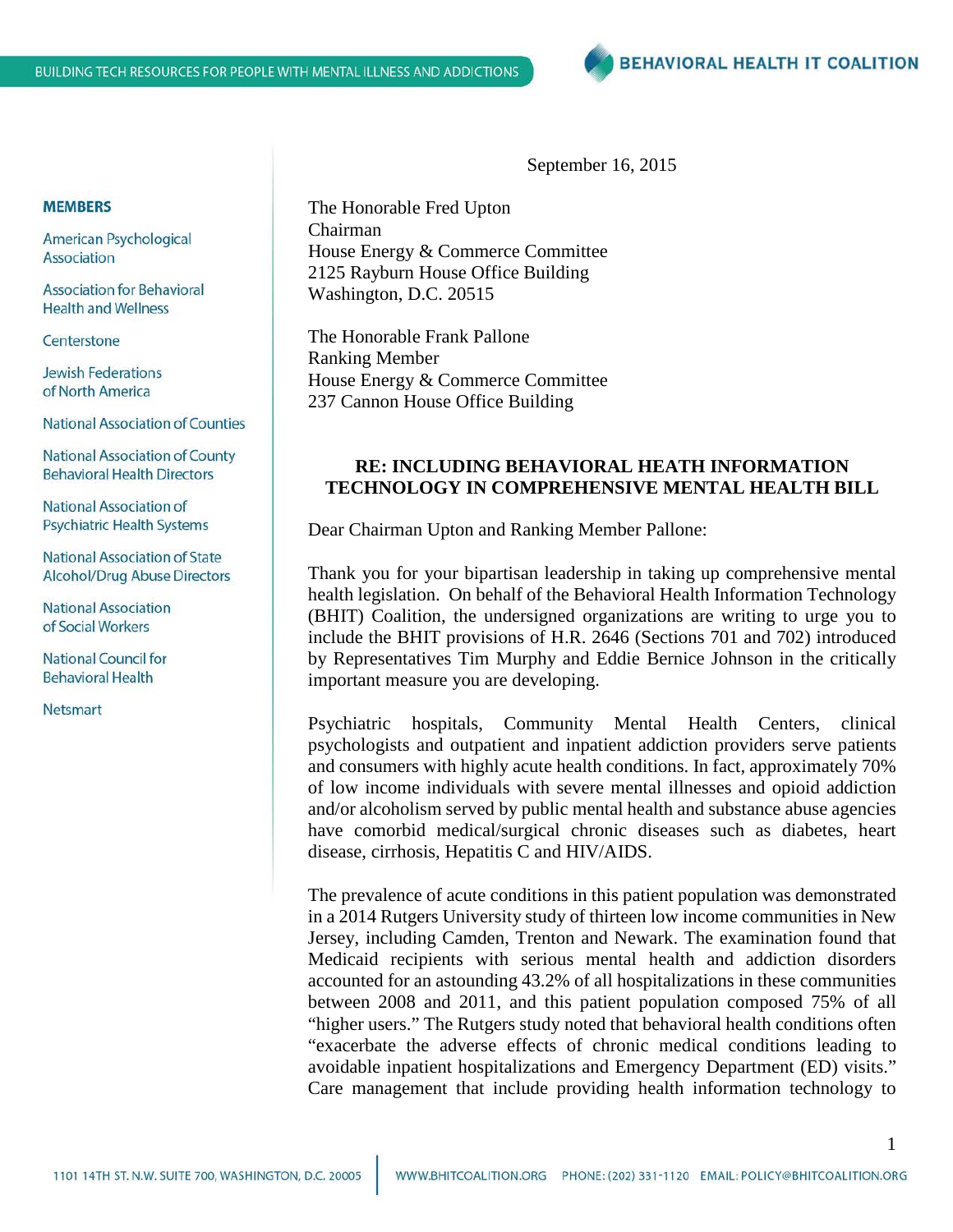### **MEMBERS**

American Psychological Association

**Association for Behavioral Health and Wellness** 

Centerstone

**Jewish Federations** of North America

**National Association of Counties** 

**National Association of County Behavioral Health Directors** 

National Association of **Psychiatric Health Systems** 

National Association of State Alcohol/Drug Abuse Directors

**National Association** of Social Workers

**National Council for Behavioral Health** 

Netsmart

behavioral health providers can help avoid hospitalizations in New Jersey and throughout the nation, enabling more targeted, appropriate care and reducing costs.

In New Jersey, 11% of Medicare beneficiaries over the age of 65 were diagnosed with depression in 2013; and in Michigan, the rate was even higher at 14%. Nationally, 6.7% of Medicare beneficiaries over the age of 65 are diagnosed with both depression and diabetes. Behavioral health providers need health information technology to help ensure Medicare and Medicaid patients receive high quality care. C*oordinating treatment for patients across all modalities of care* is hampered without electronic health records (EHRs) systems that permit behavioral health providers to communicate with medical/surgical providers that have already received Meaningful Use incentives.

Similar conditions apply in Michigan. According to the Michigan Department of Community Health, nearly 250,000 people – 21 of every 1,000 adult Michigan residents – are served in the state's public mental health system. Assuming national trends pertain, this patient/consumer population is composed mostly of persons with schizophrenia and bipolar disorder that experience sky-high rates of co-occurring addiction and medical/surgical chronic conditions described above. Hospital emergency departments throughout the state are struggling to address the clinical needs of these individuals with safety net hospitals in major metro areas, including the Henry Ford Hospital System in Detroit, which is experiencing the highest utilization.

The BHIT provisions in H.R. 2646 will essentially provide these patients/consumers with EHRs, significantly improved clinical outcomes, more rapid discharge from emergency facilities and a reduction of costs.

Finally, from a legislative standpoint, the Coalition notes that in this calendar year, the Energy and Commerce Committee has repeatedly revisited the HITECH Act. Both the Medicare Access and CHIP Reauthorization Act (Title I, Section 106(b) of P.L. 114-110) and the  $21<sup>st</sup>$  Century Cures Act (Title III, Subtitle A, Sections 3001 thru 3010A of H.R. 6) contain extensive – and highly laudable – legislative interoperability amendments to the Meaningful Use program.

We urge the Committee to continue Meaningful Use reforms by adding mental health and addiction providers to the program. Thank you for your attention to this important matter.